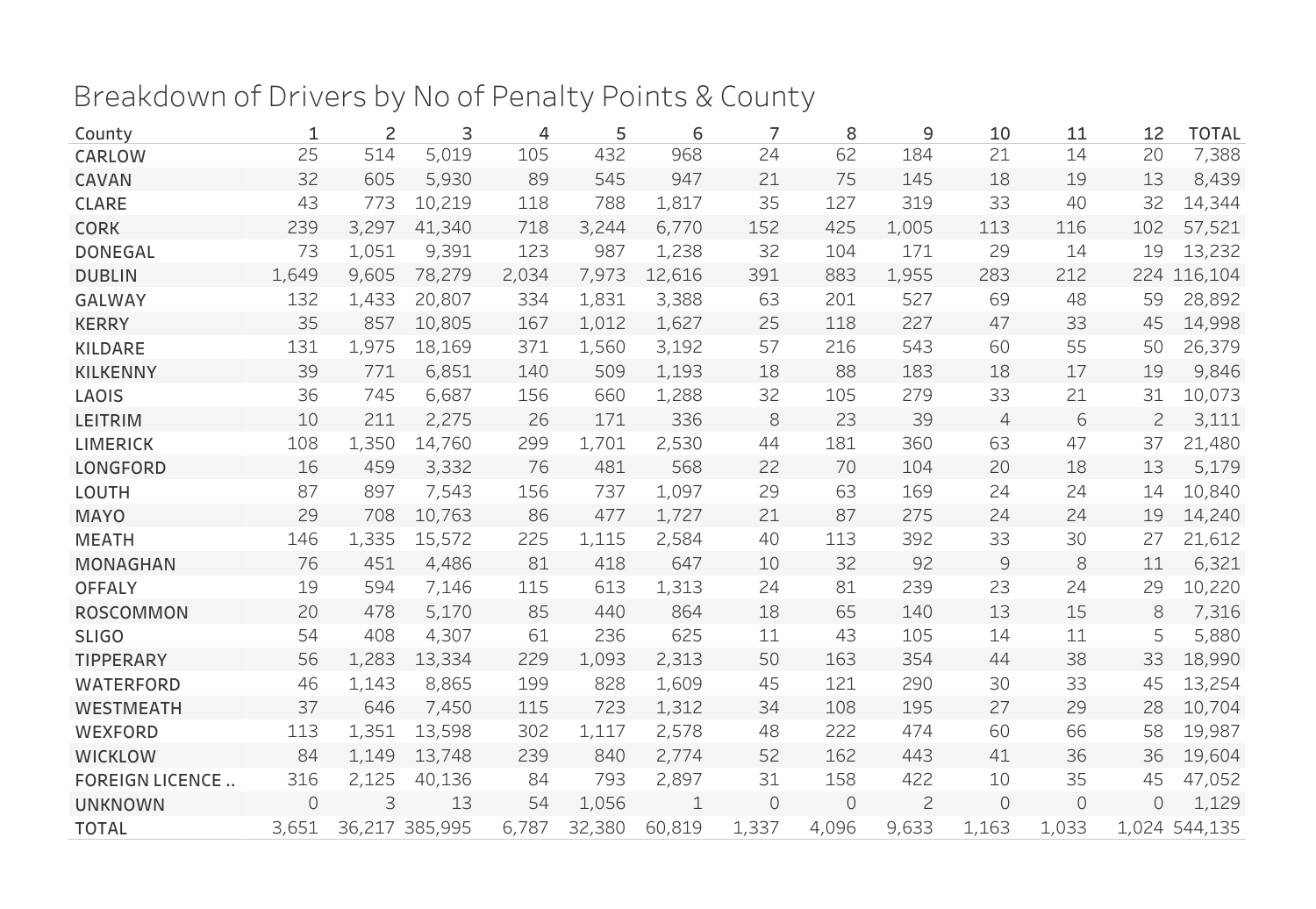## Breakdownof Drivers by No of Penalty Points

#### PointsIssued No ofDrivers

| 1              | 3,651   |
|----------------|---------|
| $\overline{c}$ | 36,217  |
| 3              | 385,995 |
| 4              | 6,787   |
| 5              | 32,380  |
| 6              | 60,819  |
| 7              | 1,337   |
| 8              | 4,096   |
| 9              | 9,633   |
| 10             | 1,163   |
| 11             | 1,033   |
| 12             | 1,024   |
| <b>TOTAL</b>   | 544,135 |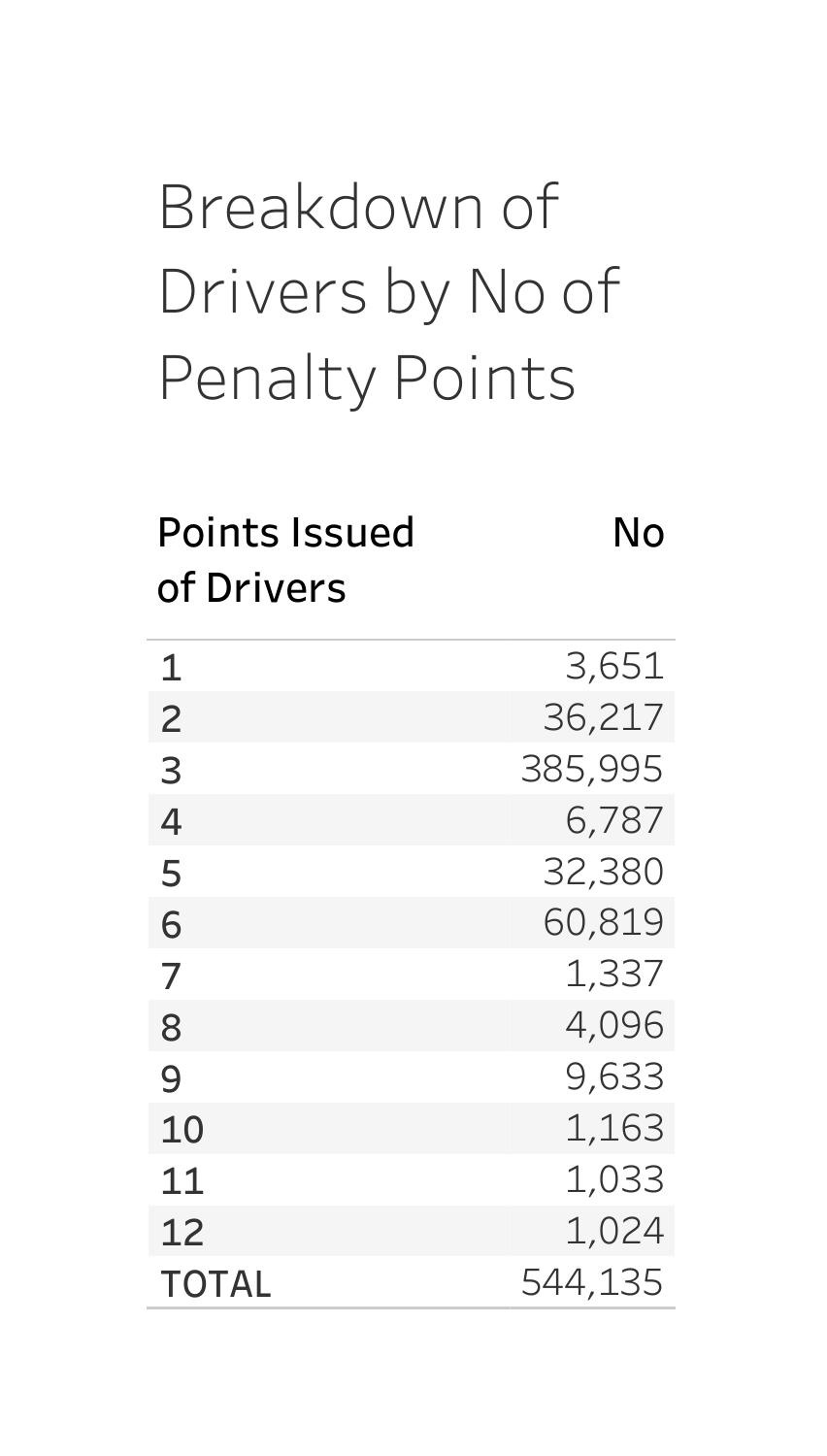# Number of Notices Issued for Offence Type by County

|                                                                                            |           |          |          | Ř<br>ρ     |           |                                                  | <b>A</b>  | ERRY      | δÁ                   |                 | SIO       |       | MERI     | <b>Gi</b> |          | <b>MAYO</b>           | EAT      | <b>ANO</b> | 준         | SCO      | <b>SLIGO</b>   |          | 띥<br>H   |          |                |           | 亩<br>$\alpha$        | <b>UNKNO</b>  |              |
|--------------------------------------------------------------------------------------------|-----------|----------|----------|------------|-----------|--------------------------------------------------|-----------|-----------|----------------------|-----------------|-----------|-------|----------|-----------|----------|-----------------------|----------|------------|-----------|----------|----------------|----------|----------|----------|----------------|-----------|----------------------|---------------|--------------|
| Offence Type                                                                               |           |          |          |            |           |                                                  |           | ⊻         |                      |                 |           |       |          |           |          |                       |          |            |           |          |                |          |          |          |                |           |                      |               |              |
| 22-35mcg of alcohol per 100ml of breath                                                    |           |          |          |            |           |                                                  |           |           |                      |                 |           |       |          |           |          |                       |          |            |           |          |                |          |          |          |                |           |                      |               | 90<br>18     |
| 50-80mg of alcohol per 100ml of blood<br>67-107mg of alcohol per 100ml of urine            |           |          |          |            |           |                                                  |           |           |                      |                 |           |       |          |           |          |                       |          |            |           |          |                |          |          |          |                |           |                      |               | 14           |
| Adult Failing to wear Safety Belt cat. M1 V                                                |           | 103      | 265      | 892        | 231       | .197                                             | 604       | 426       | 399                  | 240             | 267       |       | 739      |           | 123      |                       | 239      | 130        | 301       | 123      |                | 403      | 254      | 194      | 660            | 310       | 822                  | 22            | 9,573        |
| Adult Failing to wear Safety Belt cat. M2 V                                                |           |          |          | 13         |           | 35                                               |           |           |                      |                 |           |       |          |           |          |                       |          |            |           |          |                |          |          |          |                |           | 17                   |               | 230          |
| Adult Failing to wear Safety Belt cat. M3 V                                                |           | 52       | 100      |            |           | 19<br>282                                        |           | 10<br>130 |                      | 50              |           | 33    | 303      | 39        |          |                       | 105      | 54         |           | 84       |                | 94       | 97       |          |                |           | 19<br>286            |               | 153<br>3,360 |
| Adult Failing to wear Safety Belt cat. N1 V<br>Adult Failing to wear Safety Belt cat. N2 V |           | 11       | 32       | 216<br>154 | 157<br>43 | 169                                              | 190<br>78 | 39        | 165<br>83            | 64              | L16<br>40 |       | 37       |           | 58<br>31 | 56<br>15              | 53       | 15         | 133<br>28 | 12       |                |          | 42       | 15       | 228<br>72      | 169<br>59 | 145                  |               | 1,352        |
| Adult Failing to wear Safety Belt cat. N3 V                                                |           | 23       | 41       | 151        | 42        | 199                                              | 39        | 33        | 73                   | 37              | 47        |       | 112      | 13        | 38       | 10                    | 61       | 55         | 28        | 21       |                | 62       | 35       | 21       | 83             | 51        | 358                  |               | 1,677        |
| Bald/Not maintained/cause damage tyre-L                                                    |           | 26       | 35       | 130        | 36        | 164                                              | 65        | 68        | 37                   | 33              | 14        |       | 52       | 31        | 14       | 24                    | 28       | 15         | 20        | 19       |                | 46       | 32       | 20       | 34             | 20        | 98                   |               | 1,096        |
| Bald/Not maintained/cause damage tyre-L                                                    |           | 26<br>34 | 21       | 86         | 14        | 71<br>163                                        | 38<br>57  | 43<br>68  | 23<br>34             | 11<br>32        | 18<br>29  |       | 22<br>60 | 21<br>40  | 15<br>13 | 14<br>30              | 19<br>29 | 12<br>14   |           | 18<br>21 | <b>q</b><br>27 | 41       | 15<br>33 | 15<br>28 | 31<br>35       | 26        | 64                   |               | 674<br>1,194 |
| Bald/Not maintained/cause damage tyre-<br>Bald/Not maintained/cause damage tyre-           |           | 14       | 33<br>18 | 149<br>81  | 31<br>15  | 50                                               | 59        | 32        | 20                   | 17              | 15        |       | 26       | 17        | 14       | $\Omega$              | 19       | 10         | 18<br>12  | 13       |                | 55<br>42 | 11       | 12       | 19             | 19        | 118<br>77            |               | 649          |
| Breach of duties on occurrence of an accid                                                 | 15        |          | 20       | 182        | 23        | 153                                              | 61        | 24        | 23                   | 11              |           |       | 40       |           | 12       | 13                    | 17       |            |           | 11       |                | 29       |          | 17       | 15             | 15        |                      |               | 741          |
| Breach of motorway outside lane driving r                                                  |           |          |          |            | $\bigcap$ |                                                  |           |           |                      | $\cap$          |           |       |          |           | 3        |                       |          |            |           | 3        |                |          |          |          |                |           | 23                   |               | 64           |
| Careless Driving contrary to section 52(1)                                                 | 15        | 35       | 63       |            | 45        | 284                                              | 128       |           |                      |                 |           |       |          |           |          |                       |          |            |           | 19       |                |          |          |          | 76             |           |                      |               | 1,821<br>24  |
| Contravention of requirements at junctions<br>Contravention of requirements for reversi    |           |          |          |            |           |                                                  |           |           |                      |                 |           |       |          |           |          |                       |          |            |           |          |                |          |          |          |                |           |                      |               | 17           |
| Contravention of rules for use of mini roun.                                               |           |          |          |            |           |                                                  |           |           |                      |                 |           |       |          |           |          |                       |          |            |           |          |                |          |          |          |                |           |                      |               | 25           |
| Cross continuous white line/broken white                                                   | 39        | 64       | 69       | 335        | 156       | 335                                              | 226       | 136       | 172                  | 63              |           |       | 99       |           | 51       | 111                   | 165      |            |           | 65       |                | 157      | 113      | 52       | 90             | 119       | 264                  |               | 3,197        |
| Crossing 'No Entry' sign                                                                   |           |          |          | 32         |           | 129                                              |           |           |                      | 37              |           |       |          |           |          |                       | 13       |            |           |          | 11             |          |          | 29       |                |           | 12                   |               | 257          |
| Dangerous Driving Reduced to Careless Dr<br>Drive against flow of traffic on motorway      | 19        | 36       | 28       | 216        | 137       | 202                                              |           |           |                      |                 |           |       |          |           |          |                       |          |            |           | 27       | 22             |          |          |          | 61             | 46        | 64                   |               | 1,739<br>28  |
| Drive from right lane to another without y                                                 |           |          |          |            |           |                                                  |           |           |                      |                 |           |       |          |           |          |                       |          |            |           |          |                |          |          |          |                |           |                      |               |              |
| Drive on hardshoulder/non carriageway -                                                    |           |          |          |            |           |                                                  |           |           |                      |                 |           |       |          |           |          |                       | 13       |            |           |          |                |          |          |          |                |           |                      |               | 132          |
| Driver (Owner) Exceeding Maximum Load                                                      |           |          |          |            |           |                                                  |           |           |                      |                 |           |       |          |           |          |                       |          |            |           |          |                |          |          |          |                |           |                      |               | 28           |
| Driver (Owner) Exceeding Maximum Weight                                                    |           |          |          |            |           |                                                  |           |           |                      |                 |           |       |          |           |          |                       |          |            |           |          |                |          |          |          |                |           |                      |               |              |
| Driver Exceeding Design Gross Vehicle We<br>Driver Exceeding Maximum Weight                |           |          | 10       |            |           |                                                  | 10        |           |                      |                 |           |       |          |           |          |                       |          |            |           |          |                |          |          |          |                |           |                      |               | 61<br>76     |
| Driver Exceeding Unladen Weight                                                            |           |          |          |            |           |                                                  |           |           |                      |                 |           |       |          |           |          |                       |          |            |           |          |                |          |          |          |                |           |                      |               |              |
| Driver Fail ensure Passenger U/17 wear Sa                                                  | 21        | 32       | 82       | 146        | 24        | 311                                              | 60        | 65        | 60                   | 30              | 55        |       | 133      | 24        | 27       | 21                    | 48       | 18         | 57        | 25       | 14             | 68       |          |          | 102            | 39        | 171                  |               | 1,715        |
| Driver Fail Restrain Child 0/3 in Child Rest                                               | 32        | 20       | 65       | 197        | 39        | 339                                              | 155       | 115       | 80                   | 32              | 55        |       | 130      | 51        | 19       | 82                    | 36       |            | 58        | 34       | 23             |          |          |          | 90             | 25        | 175                  |               | 2,003        |
| Driver Fail Restrain Child U/3 in Child Rest                                               | 11        |          | 37       | 69         | 17        | 152                                              | 48        | 46        | 24                   |                 | 16        |       | 61       | 28        | 16       | 13                    |          |            |           |          |                | 17       | 19       | 34       | 35             | 19        | 114                  |               | 851          |
| Driver Owner Exceeding Design Gross Vehi.<br>Driver Owner Transmits greater Load than.     |           |          |          |            |           |                                                  |           |           |                      |                 |           |       |          |           |          |                       |          |            |           |          |                |          |          |          |                |           |                      |               |              |
| Driving a vehicle while holding a mobile ph                                                | 1,687     | 1,053    | 1.935    |            | .781      | 12,182                                           | 4,244     | 2.901     | 3.996                | .982            | 1,986     | 397   | 3,404    | 638       | L.554    | 2,705                 | 3,260    | 772        | 1.398     | 051      | 955            | 2.867    | 2.366    | 1,260    | 3.694          | 2,197     | 5,119                | 109           | 75,194       |
| Driving along/across median strip                                                          |           | 18       |          |            | 23        | 85                                               |           |           | 13                   |                 |           |       |          |           |          |                       |          |            |           |          |                |          |          |          |                |           | 46                   |               | 424          |
| Driving dangerously defective vehicle                                                      |           |          |          |            |           |                                                  |           |           |                      |                 |           |       |          |           |          |                       |          |            |           |          |                |          |          |          | $\bigcap$      |           |                      |               | 46           |
| Driving on/across cycle track<br>Driving on/across footway                                 |           |          |          |            |           | 15<br>39                                         |           |           |                      |                 |           |       |          |           |          |                       |          |            |           |          |                |          |          |          |                |           |                      |               | 22<br>77     |
| Driving past a red light. Contrary to sec 35                                               |           |          |          |            |           | 17                                               |           |           |                      |                 |           |       |          |           |          |                       |          |            |           |          |                |          |          |          |                |           |                      |               | 28           |
| Driving without reasonable consideration                                                   | 223       | 279      | 310      | 1.367      | 648       | 3,595                                            | 845       | 411       | 1,058                | 347             | 365       | 88    | 557      | 250       | 356      | 319                   | 586      | 158        | 298       | 250      | 154            | 606      | 667      | 362      |                | 538       | 1,667                | 38            | 16,809       |
| Entry to hatched marked area                                                               | 16        | 25       |          |            | 83        | 240                                              | 50        | 28        |                      | 15              | 13        |       | 20       |           | 19       | 19                    | 48       | 65         |           | 14       |                | 21       | 22       | 16       | 40             | 47        | 123                  |               | 1,088        |
| Exceed Road Works Speed Limit (30 Kmh/<br>Fail to act in accordance with Garda signal      |           |          |          |            |           |                                                  |           |           |                      |                 |           |       |          |           |          |                       |          |            |           |          |                |          |          |          |                |           |                      |               | 17           |
| Fail to comply with Keep to Right/Left signs                                               |           |          |          |            |           |                                                  |           |           |                      |                 |           |       |          |           |          |                       |          |            |           |          |                |          |          |          |                |           |                      |               | 12           |
| Fail to comply with mandatory traffic signs                                                |           |          |          | 19         |           | 70                                               | 13        |           | 15                   |                 |           |       | 14       |           |          |                       |          |            |           |          |                |          |          |          |                |           |                      |               | 193          |
| Fail to comply with No Entry traffic sign                                                  |           |          |          |            |           | 161                                              |           |           | 38                   |                 |           |       |          |           |          |                       |          |            |           |          |                |          |          |          |                |           | 19                   |               | 381          |
| Fail to comply with prohibitory traffic signs                                              | 19        | 19       | 30       | 183        | 14        | ,918                                             | 156       | 19        | 97                   | 23              | 25        |       | 89       |           | 80       | 14                    | 117      | 33         | 11        | 12       | 24             | 30       | 33       | 24       | 65             | 69        | 156                  |               | 3,274        |
| Fail to comply with traffic lane markings<br>Fail to Deactivate Airbag Child Restraint i   |           |          |          | 72         |           | 172                                              |           |           | 19                   |                 |           |       | 19       |           | 12       |                       | 10       |            |           | $\cap$   |                | 10       |          |          | 57<br>$\Omega$ | 15        | 31                   |               | 467<br>11    |
| Fail to drive on the left hand side                                                        |           |          |          |            |           | 55                                               |           |           |                      |                 |           |       |          |           |          |                       |          |            |           |          |                |          |          |          | 19             |           |                      |               | 174          |
| Fail to obey rules at railway level crossing                                               |           |          |          |            |           |                                                  |           |           |                      |                 |           |       |          |           |          |                       |          |            |           |          |                |          |          |          |                |           |                      |               | 17           |
| Fail to obey traffic lights                                                                | 63        | 82       | 133      | 1,252      | 102       | 5,997                                            | 569       | 143       | 611                  | 144             | -86       | 24    | 398      | 72        | 346      | 139                   | 399      | 63         | 129       | 59       | 99             | 175      | 222      | 104      | 154            | 407       | 886                  |               | 12,861       |
| Fail to stop before stop sign/stop line                                                    | 14        | 14       |          | 52<br>30   | 32<br>27  | 80                                               | 33<br>20  | 28        |                      | 19              |           |       | 2c       |           | 31       | 11<br>10 <sup>°</sup> | 26       | 14         |           |          |                | 24       | 54       | 12       | 30             |           | 60<br>37             |               | 659<br>300   |
| Fail to stop for Garda<br>Fail to stop for school warden sign                              |           |          | 14       |            |           | 53                                               |           |           |                      |                 |           |       |          |           |          |                       |          |            |           |          |                |          |          |          |                |           |                      |               | 13           |
| Fail to turn left onto a roundabout                                                        |           |          |          |            |           |                                                  |           |           |                      |                 |           |       |          |           |          |                       |          |            |           |          |                |          |          |          |                |           |                      |               | 21           |
| Fail to yield right of way                                                                 |           |          |          |            |           | 76                                               | 10        | 13        |                      |                 |           |       |          |           |          |                       | 13       |            |           |          |                |          |          |          | 14             |           | 36                   |               | 305          |
| Fail to yield right of way at sign/line                                                    |           |          |          | 11         |           | 30                                               |           |           |                      |                 |           |       |          |           |          |                       |          |            |           |          |                |          |          |          |                |           | 14                   |               | 119          |
| General speed obligation - stop visible dist<br>Learner driver unaccompanied by a qualifi  | 240       | 237      | 232      | 1.644      | 253       | 14<br>4,886                                      | 519       | 305       | 976                  | 319             | 498       | 40    | 522      | 187       | 367      | 233                   | 515      | 141        | 330       | 149      | $Q_{\Delta}$   | 574      | 479      | 314      | 902            | 591       | 139                  |               | 26<br>15,689 |
| Modified plated vehicle with inaccurate in                                                 |           |          |          |            |           |                                                  |           |           |                      |                 |           |       |          |           |          |                       |          |            |           |          |                |          |          |          |                |           |                      |               |              |
| Modified/altered vehicle that plate is inac                                                |           |          |          |            |           |                                                  |           |           |                      |                 |           |       |          |           |          |                       |          |            |           |          |                |          |          |          |                |           |                      |               |              |
| Motorcycle Tyre with Depth Less than 1m                                                    |           |          |          |            |           |                                                  |           |           |                      |                 |           |       |          |           |          |                       |          |            |           |          |                |          |          |          |                |           |                      |               | -26          |
| No cert of road worthiness user<br>No child restraint front seat - child                   |           |          |          |            |           |                                                  |           |           |                      |                 |           |       |          |           |          |                       |          |            |           |          |                |          |          |          |                |           |                      |               | 105<br>34    |
| No child restraint rear seat - child                                                       |           |          |          |            |           |                                                  |           |           |                      |                 |           |       |          |           |          |                       |          |            |           |          |                |          |          |          |                |           |                      |               | 96           |
| No insurance - (user)                                                                      | 113       | 248      |          | 985        |           | .763                                             |           |           |                      |                 |           |       |          |           | 340      |                       |          | 178        |           | 164      |                |          |          | 311      |                |           |                      |               | 10,916       |
| No safety belt - driver                                                                    | 50        | 24       | 57       | 277        | 45        | 401                                              | 56        |           |                      |                 | 55        | 14    | 125      |           | 42       | 35                    |          |            |           |          |                |          | 58       |          | 81             |           |                      |               | 1,904        |
| No safety belt front seat - child                                                          |           |          |          |            |           | 17                                               |           |           |                      |                 |           |       |          |           |          |                       |          |            |           |          |                |          |          |          | 10             |           |                      |               | 61<br>149    |
| No safety belt rear seat - child<br>No speed limitation device fitted (driver/u            |           |          |          |            |           | 44                                               |           |           |                      |                 |           |       |          |           |          |                       |          |            |           |          |                |          |          |          | 12             |           |                      |               |              |
| Non-Display of L Plate (Learner Driver)                                                    | 160       | 172      | 121      | 727        | 101       | 2,854                                            | 297       | 141       | 631                  | 156             | 274       | 18    | 360      | 119       | 193      | 100                   | 309      | 89         | 215       | 77       | 39             | 326      | 265      | 160      | 436            | 384       | 103                  |               | 8,828        |
| Non-Display of N plate (Novice driver)                                                     | 14        | 64       | 49       | 140        | 77        | 385                                              | 122       | 52        | 57                   | 37              | 29        | 15    | 95       | 34        | 44       | 101                   | 81       | 94         | 52        | 48       | 39             | 113      | 63       | 36       | 104            | 58        | 19                   |               | 2,022        |
| Non-Display of yellow 'L' tabard on motorc                                                 |           |          |          | 43         |           | 135                                              |           |           | 13                   | 10              |           |       | 15       |           |          |                       |          |            |           |          |                | 10       | 21       |          | 19             | 19        | 26                   |               | 357          |
| Non-Display of yellow 'N' tabard on motor<br>Offence relating to Overtaking                | 21        | 28       | 23       | 188        | 62.       |                                                  | 134       |           |                      | 12              |           |       |          |           | 29       |                       |          |            |           | 24       | 13             |          |          |          |                | 98        | 187                  |               | 19<br>1,661  |
| Overtake - Inconvenience / Endanger Other                                                  |           |          |          |            |           |                                                  |           |           |                      |                 |           |       |          |           |          |                       |          |            |           |          |                |          |          |          |                |           |                      |               | 43           |
| Overtake - Inconvenience/Endanger Cyclist                                                  |           |          |          |            |           |                                                  |           |           |                      |                 |           |       |          |           |          |                       |          |            |           |          |                |          |          |          |                |           |                      |               | 37           |
| Overtake Attempt - Inconvenience / Endan                                                   |           |          |          |            |           |                                                  |           |           |                      |                 |           |       |          |           |          |                       |          |            |           |          |                |          |          |          |                |           |                      |               |              |
| Overtake Attempt - Inconvenience/Endang<br>Parking a vehicle in a dangerous position       |           |          |          |            |           | 31                                               |           |           |                      |                 |           |       |          |           |          |                       |          |            |           |          |                |          |          |          |                |           |                      |               |              |
| Proceeding beyond a traffic lane control si                                                |           |          |          |            |           |                                                  |           |           |                      |                 |           |       |          |           |          |                       |          |            |           |          |                |          |          |          |                |           |                      |               |              |
| Proceeding beyond max design gross vehic                                                   |           |          |          |            |           |                                                  |           |           |                      |                 |           |       |          |           |          |                       |          |            |           |          |                |          |          |          |                |           |                      |               |              |
| Proceeding beyond max vehicle axle loadin                                                  |           |          |          |            |           |                                                  |           |           |                      |                 |           |       |          |           |          |                       |          |            |           |          |                |          |          |          |                |           |                      |               |              |
| Proceeding beyond maximum vehicle widt                                                     |           |          |          |            |           |                                                  |           |           |                      |                 |           |       |          |           |          |                       |          |            |           | $\cap$   |                |          |          |          |                |           |                      |               |              |
| Reduced to Driving without reasonable co<br>Speed limit device not conforming              |           |          |          |            |           |                                                  |           |           |                      |                 |           |       |          |           |          |                       |          |            |           |          |                |          |          |          |                |           |                      |               | 169          |
| Speeding                                                                                   | 6,079     | 7.422    | 13.610   | 51.913     |           | 746.                                             |           | 124       | 23,005               |                 |           |       | 740      |           | 3.952    | 12.623                | 19.134   | 5.295      |           | 5.509.   | 5.067          | 16.688   | 10.997   | 9.830    | 16,747         | 18,596    | 40,039               |               | 608 471,650  |
| Speeding Buses no standing passengers                                                      |           |          |          |            |           |                                                  |           |           |                      |                 |           |       |          |           |          |                       |          |            |           |          |                |          |          |          |                |           |                      |               |              |
| Striking bridge with vehicle                                                               |           |          |          |            |           |                                                  |           |           |                      |                 |           |       |          |           |          |                       |          |            |           |          |                |          |          |          |                |           |                      |               |              |
| Tyre with Cut - User                                                                       |           |          |          |            |           |                                                  |           |           |                      |                 |           |       |          |           |          |                       |          |            |           |          |                |          |          |          |                |           |                      |               | 33           |
| Tyre with Depth Less than 1.6 mm - User<br>Tyre with Lump/Bulge/Tear/Partial Failure       | <b>20</b> | 26       | 80       | 80         | 24        |                                                  |           | 32        |                      | 10 <sup>1</sup> |           |       | 46       | 19        |          |                       |          |            | 18        | 19       |                |          | 35       |          | 36             | 22        |                      |               | 850<br>50    |
| Tyre with Ply/Cord Exposed - User                                                          |           | 19       | 12       | 53         | 14        | 24                                               | 29        |           |                      | 16              |           |       | 18       |           |          |                       |          |            |           | 35       |                |          |          |          | 19             | 10        | 34                   |               | 443          |
| U-Turn on dual carriageway/central reserv                                                  |           |          |          |            |           | 51                                               |           |           |                      |                 |           |       |          |           |          |                       |          |            |           |          |                |          |          |          |                |           |                      |               | 99           |
| Unsuitable Tyre - User                                                                     |           |          |          |            |           | 15                                               |           |           |                      |                 |           |       |          |           |          |                       |          |            |           |          |                |          |          |          |                |           |                      |               | 66           |
| Unsuitable Tyre due to degree of inflation                                                 |           |          |          |            |           |                                                  |           |           |                      |                 |           |       |          |           |          |                       |          |            |           |          |                |          |          |          |                |           |                      |               | 18           |
| Use vehicle without NCT certificate<br>Using vehicle without authorisation plate           | 199       | 351      | 303      | .485       |           | ,886                                             | 600       | 338       | 889                  | 266             |           |       | 668      |           | 381      | 184                   | 619      | 164        | 374       | 152      | 139            | 525      | 362      | 346      | 610            | 684       | 915                  |               | 16,384<br>21 |
| Using vehicle without authorisation plate                                                  |           |          |          |            |           |                                                  |           |           |                      |                 |           |       |          |           |          |                       |          |            |           |          |                |          |          |          |                |           |                      |               | 15           |
| Speed limit device not in use                                                              |           |          |          |            |           |                                                  |           |           |                      |                 |           |       |          |           |          |                       |          |            |           |          |                |          |          |          |                |           |                      |               |              |
| <b>TOTAL</b>                                                                               |           |          |          |            |           | 9,515 10,634 18,241 71,962 15,982 145,923 35,931 |           |           | 18,472 33,726 12,386 |                 | 13,235    | 3,768 | 26,800   | 6,665     | 13,386   | 17,519                | 26,850   | 7,658      | 13,140    | 9,139    | 7,135          | 23,802   | 16,944   | 13,556   |                |           | 25,592 25,149 53,079 | 1,157 677,346 |              |